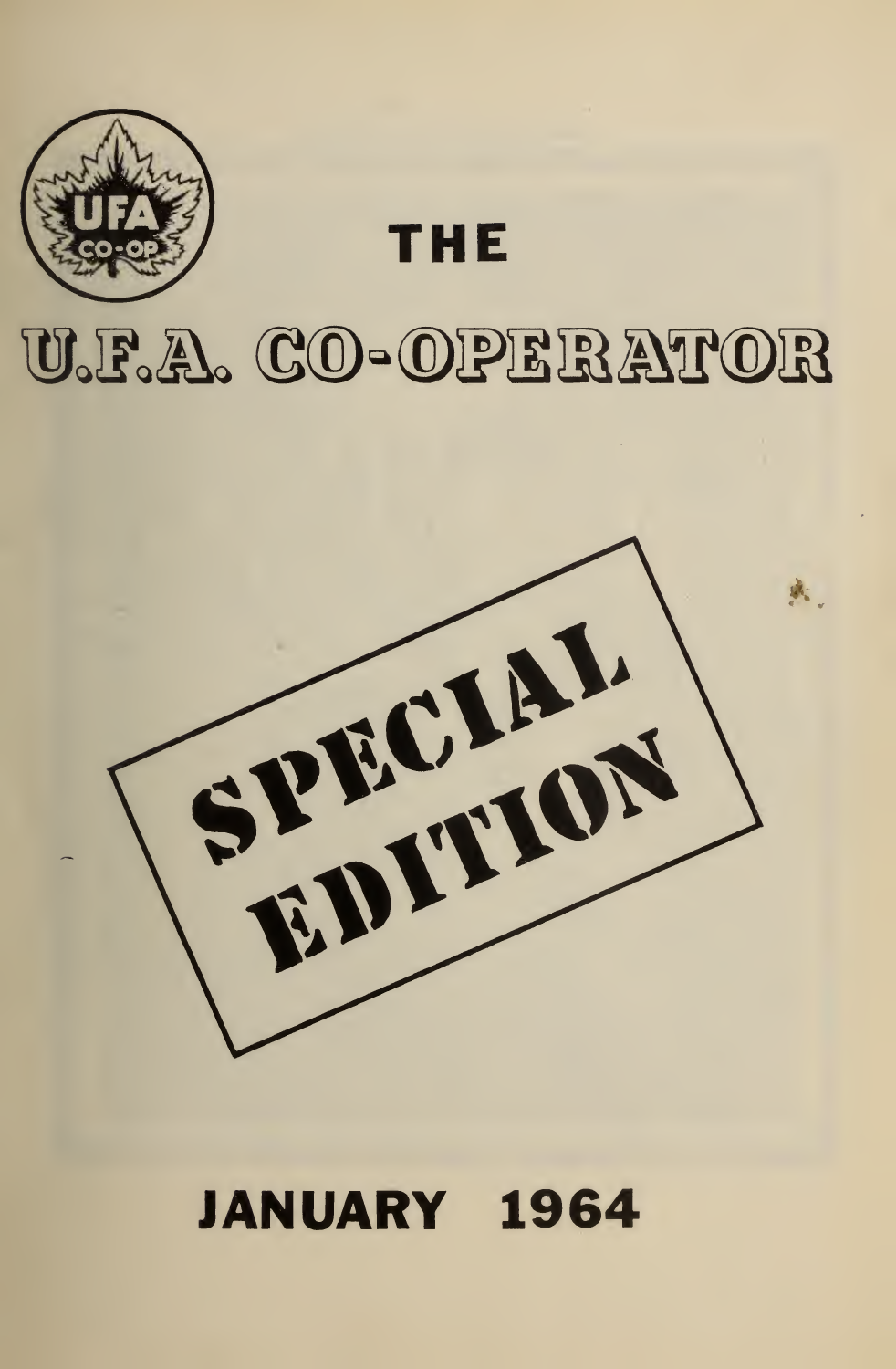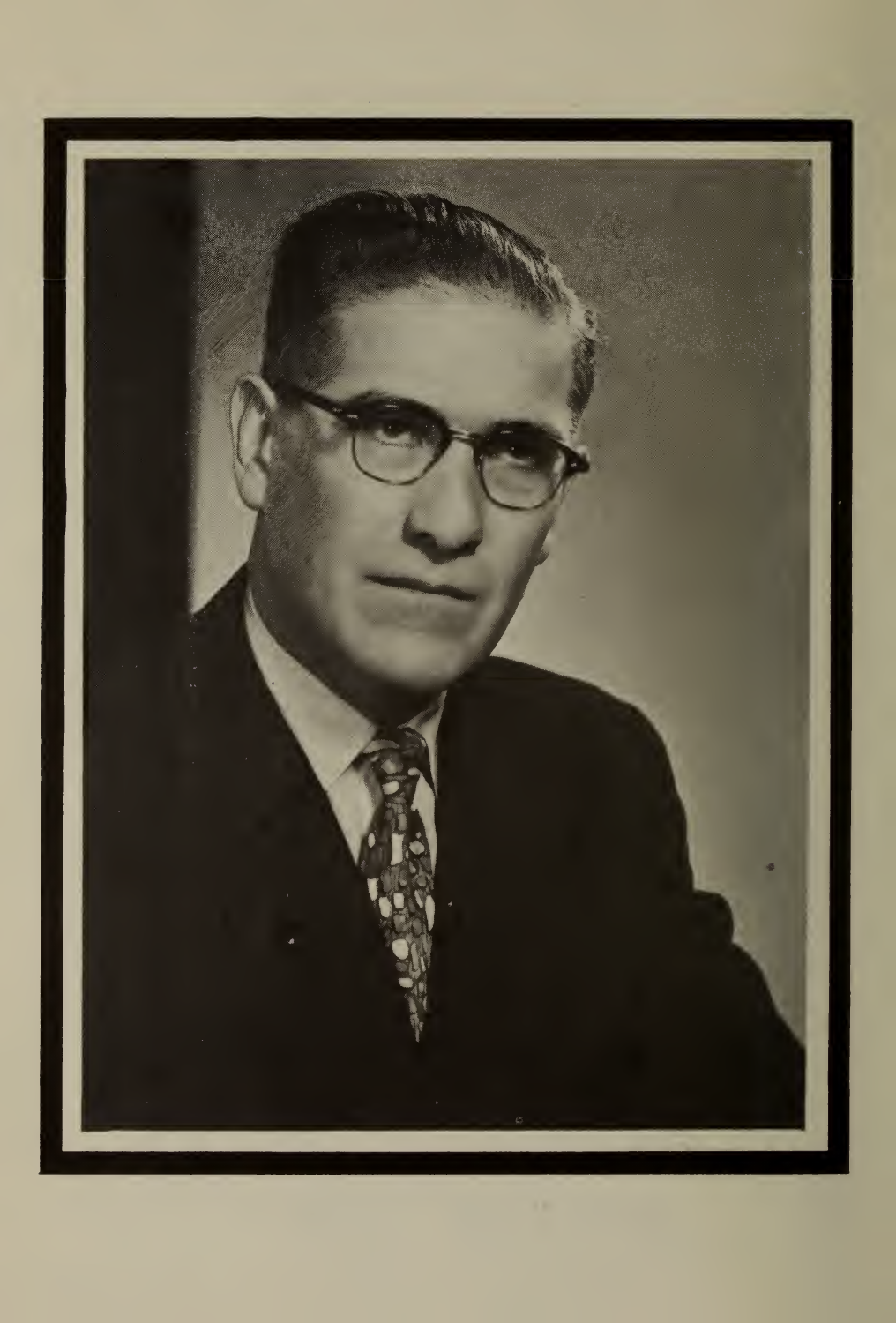#### WILFRED JOSEPH HOPPINS

Wilfred Joseph Hoppins died suddenly in Holy Cross Hospital, Calgary on December 30, 1963, after a short illness.

He was born June 6, 1910 on the family farm at Huxley, Alberta. On this farm he grew up, attended the local schools and later graduated from the Olds Agricultural School. Here on the farm, under the influence of wise parents who were early pioneers of the district and active in developing farm organizations, Wilf learned to love the land and to understand the fears and hopes of farm people. Love of the land and its people were the guiding lights in his very distinguished career which ended all too soon.

All his life he was active in the United Farmers of Alberta. In 1933 he became president of the Junior section and held that post for <sup>4</sup> years. He served as a director of the Senior Organization in 19 39 and later left the Board to join the Co-operative Section of the Organization as a petroleum supervisor. During that time he esablished many of the U.F.A. Co-op bulk stations throughout Alberta. In 1946 he was made Assistant Manager and in 1951 General Manager of the U.F.A. Co-op. It is difficult to describe the fine work he did in this position. It could be measured in the growth of the Organization which has been phenomenal. It could be measured in savings made by Alberta farm members which are in the millions of dollars. It could be measured in the staff he developed - loyal, efficient and knowledgeable men and women devoted to the welfare of the farm people. But, perhaps it can be measured best by what the Organization accomplishes in the years that lie ahead, for surely the foundation he laid of people and principles was his greatest contribution to U.F.A. Co-op and will continue to bear fruit in the future, even though he is no longer here to inspire and lead us.

He was interested in all Co-operatives. The insurance companies benefited greatly by his work and his ideas. He sat on the Board of Directors for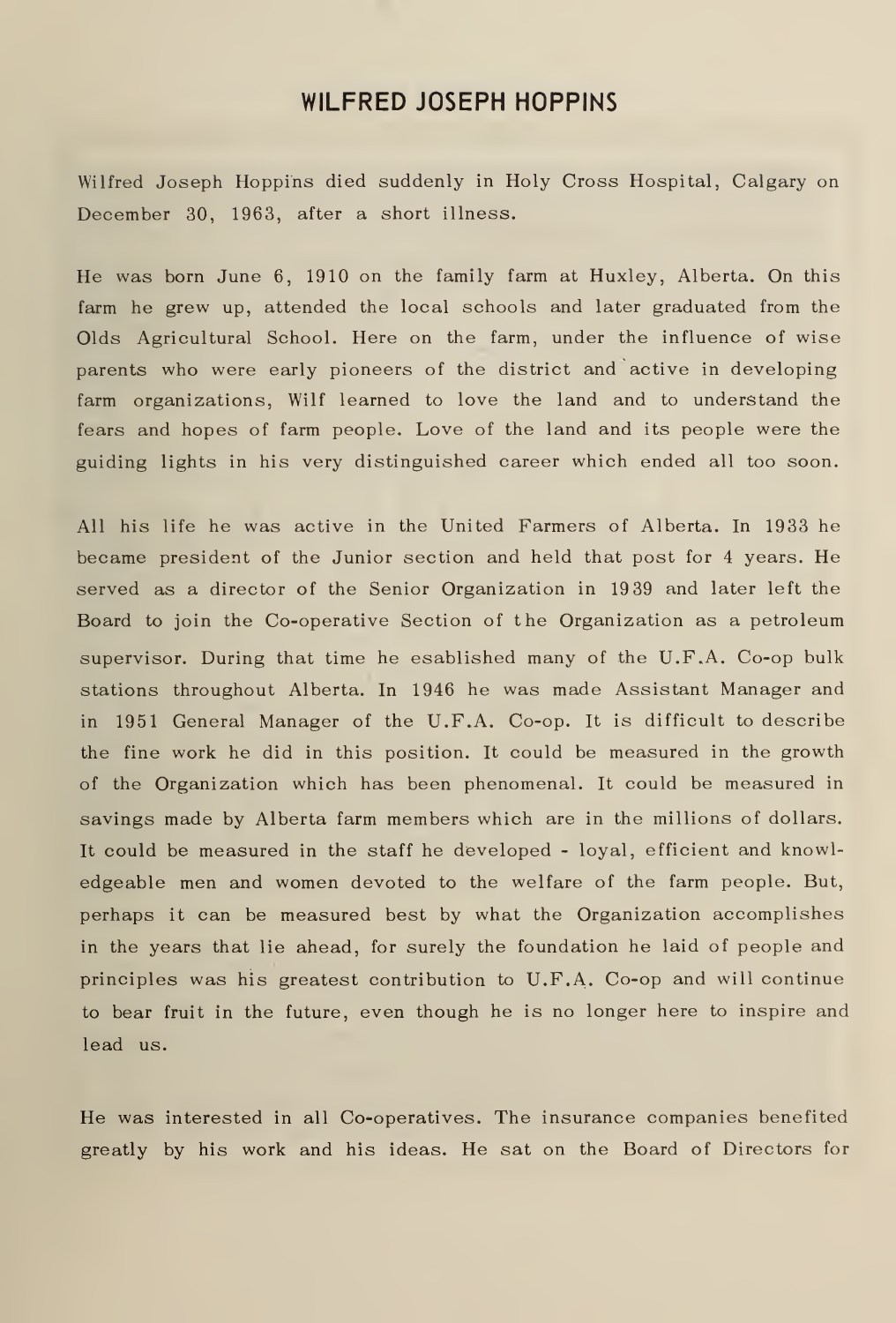several years and was vice-president for the past 3 years. Here again the success of these organizations is an attestation of his hard work and ability. Perhaps even greater importance should be given to his work with the little co-ops. He was never too busy or too tired to drive a hundred or two hundred miles to meet with the local Board of Directors who had a problem and his wise counsel enabled many a co-op to survive and grow rather than go under. No one can estimate his contribution to the co-operative movement because so much of his work he told no one about.

It was in the field of general farm organization that he made his greatest contribution and where he will be missed the most. Wilf understood the aspirations of farmers better than most. He understood the need for a farm union and the difficulties it faced. These things he could talk about and explain to other organizations and his many friends in the business world. In no small part the success of farm organization and the harmony that pre vails in Alberta is due to his efforts. He was especially interested in the Farmers' Union and Co-operative Development Association and spent a great deal of time and effort getting it established. It was his hope that this would be the beginning of a new kind of farm organization in Alberta that would do much to enable farm people to help each other. Gold Eye Camp was another project in which he had special interest, as he believed this could be an instrument to interest young people in not only co-operatives and other farm organizations, but also in all those things which make our lives fuller and richer.

Above all else Wilf was a farmer. He took a deep interest in the farm at Huxley, operated by his brothers Frank and Norman and more currently by his son, Kenneth, as well. There was nothing he liked better than to seed the fresh earth in the spring and combine the grain in the fall. It had been his hope that in a few years he could return full time to the farm, not to retire but to take an active part in its operation. That was home. This was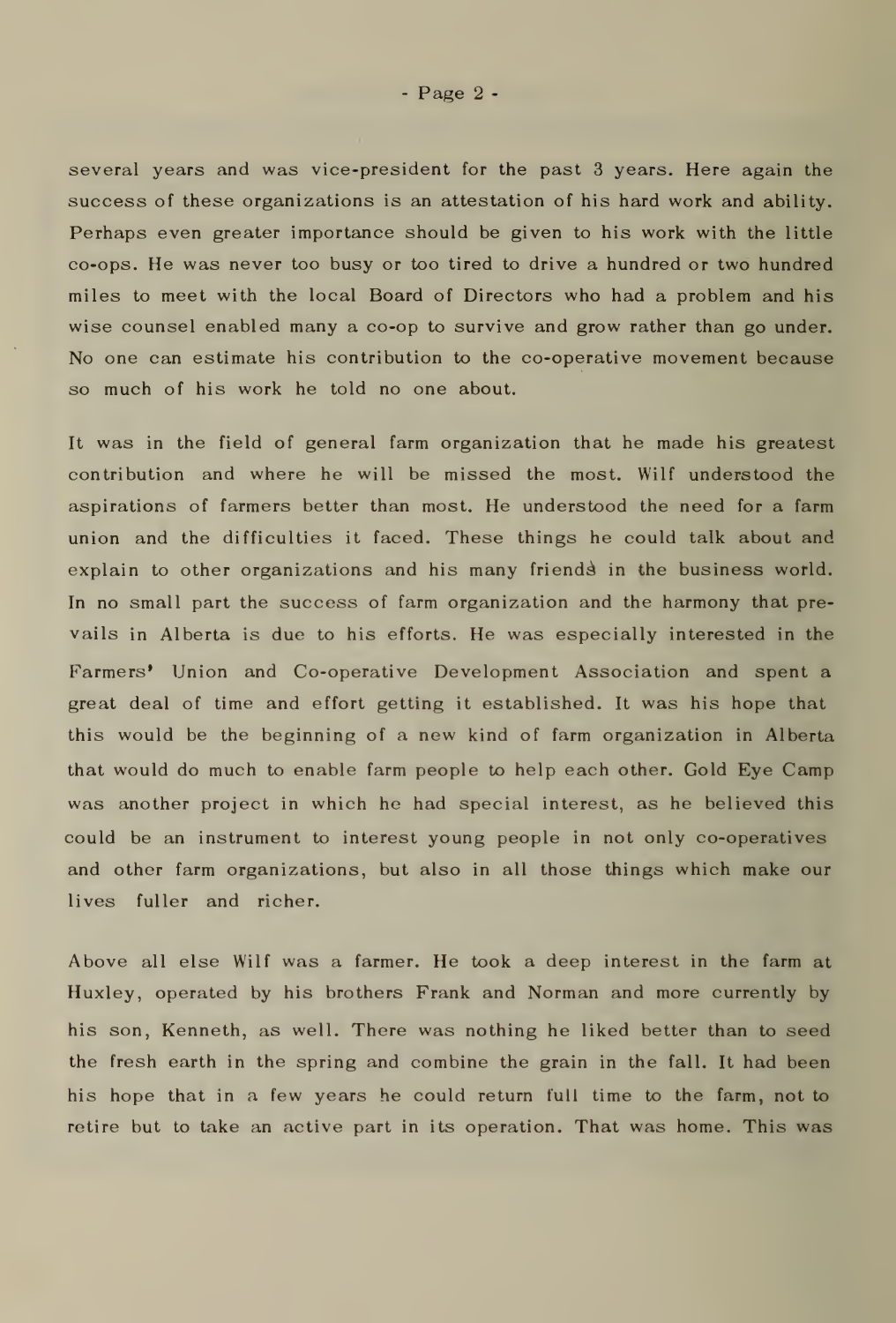a farm and helping to operate it was an important job. Here he could be among his farmer neighbors - sod busters as he called them. This dream cannot now be realized, but his plans will be carried out and the Hoppins Farm will continue to flourish and nourish those who till its broad acres.

In the city of Calgary he was active in community work. The Exhibition and Stampede and the Chamber of Commerce received his attention. He was a member of the Petroleum Club and the Ranchmens' Club.

Wilf was a faithful member of the Catholic Church. He lived his religion better than most. He was a Knight of Columbus.

He was a family man. A pretty school teacher, June Ryan, caught his fancy and they were married in 1939. Their union was blessed with six children. They were a devoted group enjoying each other at work and play. Much of Wilf's success can be attributed to the help and understanding he received from June, who believed in those things he believed in and shouldered more than her share of the load in rearing the family when he found it nec essary to be away from home.

Above all else he was alive - he lived life to the full at all times. Whether at work or play he did it with zest and enthusiasm so that everyone enjoyed being with him. He was a happy man enjoying his family, his work, the bull sessions with the boys, a game of cards, a good field of wheat or a fine herd of cattle.

To his family we can only express our deepest sympathy. Their loss has been very great - their consolation is that they enjoyed having him for the years he was spared to be with them. His memory will be an inspiration for them always. For those who worked closely with him, our lives are richer for having that privilege. Wherever he went and whatever he did he left things a little better.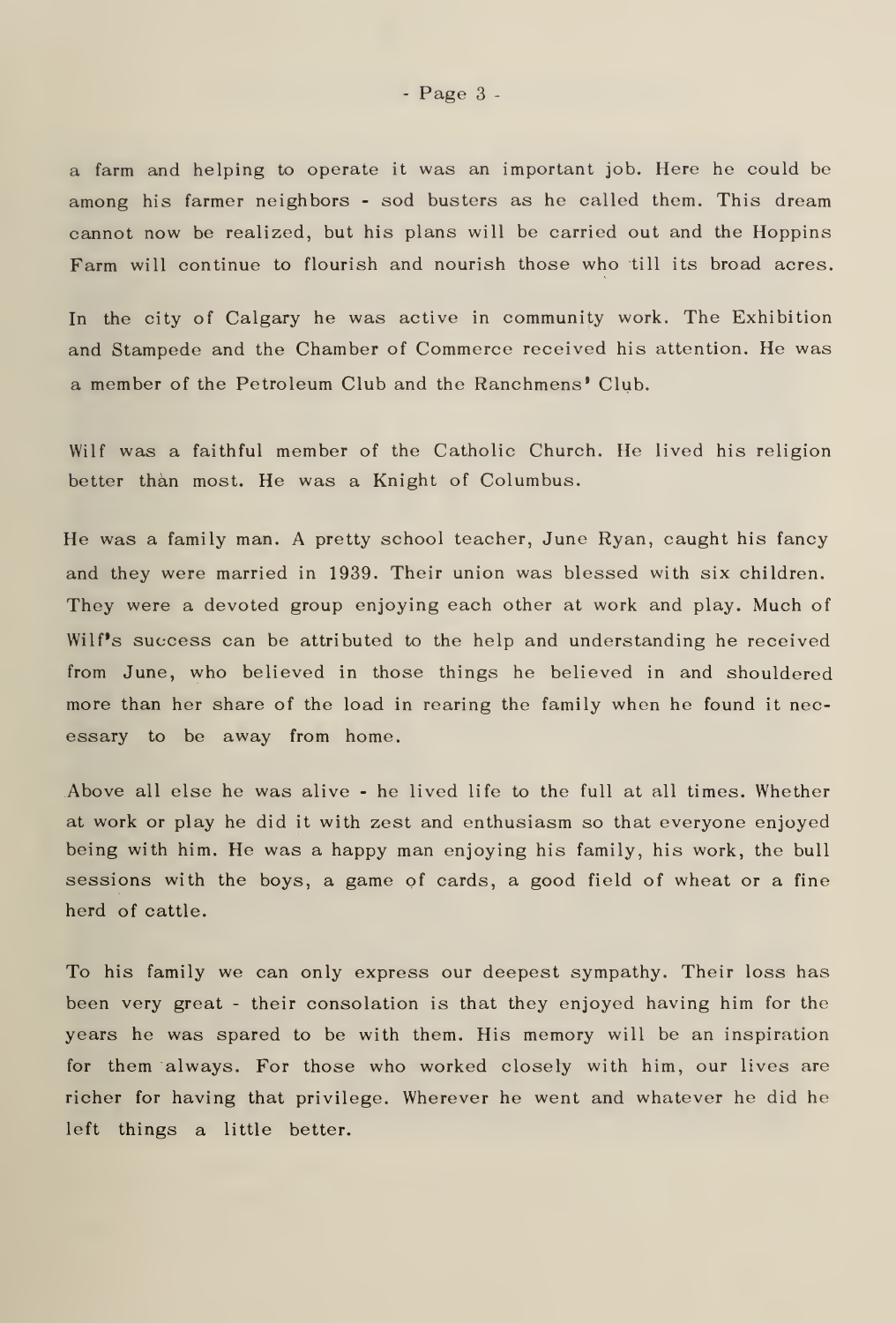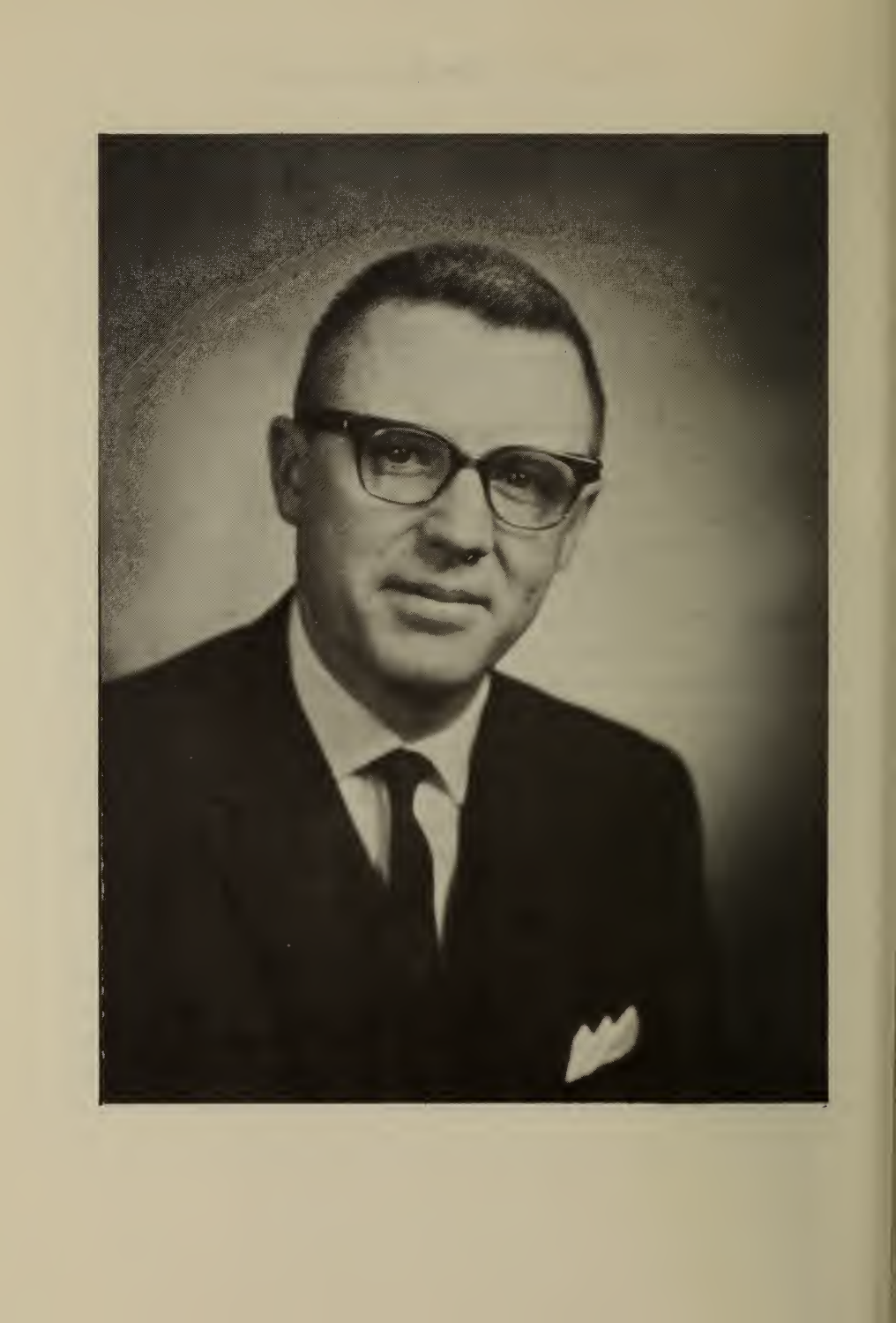#### BOARD APPOINTS NEW GENERAL MANAGER

Following a meeting of the Board of Directors held on January 3, 1964, Mr. George Sayle, President, announced the appointment of William McCartney as General Manager of U.F.A. Co-op Limited. Mr. McCartney will succeed the late W.J. Hoppins, who died suddenly on December 30, last.

Mr. McCartney was born November 24, 1921 in Belfast, Ireland and came to Canada with his parents in 1927. He was educated in public schools at Vulcan, high school in Calgary and studied Business Administration at the Henderson Business College. Later he graduated from the Banff School of Advanced Management, 1959 class.

Consolidated Mining and Smelting employed him for one year in their accounting office at Yellowknife. Later he spent three years with the Canadian Pacific Railway, first in their purchasing and later in their payroll depart ment. He joined the U.F.A. Co-op in 1946 as an accountant clerk. In 1948 he became chief clerk, in 1949 joined the audit department, in 1950 became Credit Manager and in 1953 Manager of the Farm Supply Division. He has held this latter position until the present time.

He served in the Canadian Army during the Second World War and was dis charged as a first lieutenant.

In 1941 he was married to Pauline Hickman and they have two children, Dan - 18 and Lindsay - 13. He is a member of the Alberta United Services Institute, the Glencoe Club and the American Management Association.

In announcing the appointment as General Manager Mr. Sayle stated that Mr. McCartney had a distinguished record with U.F.A. Co-op.

His work with the Farm Supply Division has been outstanding and the experience he has gained fits him particularly well for his new position. The growing needs of farm people for supplies of all kinds means that U.F.A. Co-op will be expanding rapidly to meet these increasing needs. The Board feels, Mr. Sayle concluded, that Mr. McCartney is particularly well qualified to guide this programme.